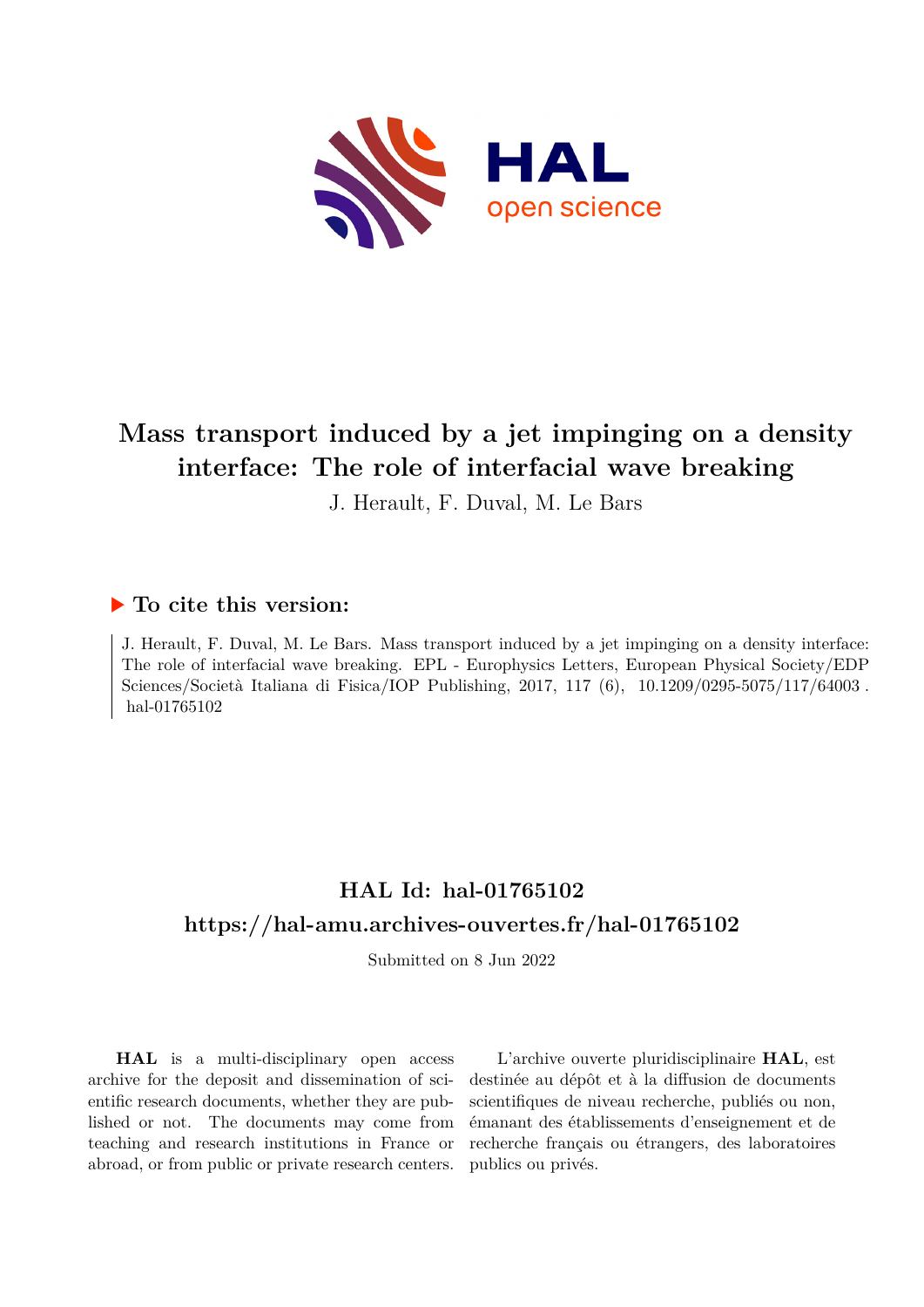# Mass transport induced by a jet impinging on a density interface: the role of interfacial wave breaking.

J. HERAULT<sup>1,2</sup>, F. DUVAL<sup>1</sup> and M. LE BARS<sup>2</sup>

<sup>1</sup> Institut de Radioprotection et de Sûreté Nucléaire (IRSN), 13115 St Paul lez Durance, France.

<sup>2</sup> Aix Marseille Univ, CNRS, Centrale Marseille, IRPHE, Marseille, France

PACS 47.27.T- – Turbulent transport processes PACS 47.55.Hd – Stratified flows

Abstract – We report the experimental measurements of mass transport induced by a jet impinging a density interface. Using water/salt-water laboratory experiments, we investigate the mechanism of mass entrainment by performing simultaneous velocity and density measurements. We observe that the mass transport leading to the homogenisation of the density is due to the contribution of the mean fields whereas the turbulent mass flux acts against the entrainment mechanism. Moreover, the turbulent mass flux is almost perpendicular to the density gradient in the impinged region, in contradiction with the classical eddy turbulent diffusion model. We interpret all these features in the framework of interfacial waves breaking. We show how the waves generate a mean flow leading to an enhancement of the entrainment process, and how the turbulent mass flux is correlated to the wave breaking. Finally, we discuss the relevance of the closure schemes used in numerical models (e.g. Reynolds Averaged Navier-Stokes (RANS) equations) to simulate this process.

Introduction. – Turbulent mixing in stratified fluids is one of the challenging problems in fluid mechanics, with key applications in astrophysics, geophysics and in the industry [1, 2]. We consider a situation where two layers of fluids with different density are superimposed so that the initial configuration is stable. The configuration of flows parallel to the interface has been widely studied experimentally and numerically as a canonical framework of stratified mixing [3]. However in many situations, the flow may be non-parallel with a velocity component normal to the interface [4]. In convective stars, thermal plumes impinging the stable stratified radiative region induce a local mixing allowing elements to be transported inside the star [5]. In Earth's atmosphere, penetrative convection coming from the troposphere is responsible for mixing and internal wave emission into the stratosphere [6]. Mixing by a turbulent jet is also of great interest for nuclear safety studies [7–9]. During the course of a severe accident in a nuclear reactor, hydrogen may be released leading to a stable hydrogen-rich mixture layer in the upper part of the containment. Flammability limits in the hydrogenrich layer may be reached, which could lead to a deflagration or a detonation. The recent Fukushima accident has questioned the efficiency of the counter-measures to prevent the hydrogen hazard. In the context of nuclear safety, benchmarks between numerical codes and a large scale experiment (8 m in height) of a jet impinging a helium-air interface have been performed [8, 9]. They have pointed out that the first order Reynolds Averaged Navier-Stokes (RANS) models, like the  $k - \epsilon$  model, underestimate the entrainment rate [9], questioning the relevance of the eddy diffusivity models. Consequently, the understanding of the mixing mechanisms of a jet impinging a density interface and the measurement of the turbulent flux are of prime interest.

The entrainment transport at a density interface by a turbulent jet has been investigated experimentally [10–13], mostly to characterize the entrainment rate. Guided by qualitative observations [11,12], the model of entrainment is commonly based on the presence of baroclinic turbulence generated in the impinged region [14]. In contrast, our recent experimental study [15] supports an entrainment driven by interfacial waves, for regimes with moderate deformation of the interface and moderate Reynolds number of the jet, as expected in [16]. We show that the waves are not related to the baroclinic generation of vorticity [11], since density gradients vanish rapidly on both sides of the thin interface [15]. The remaining question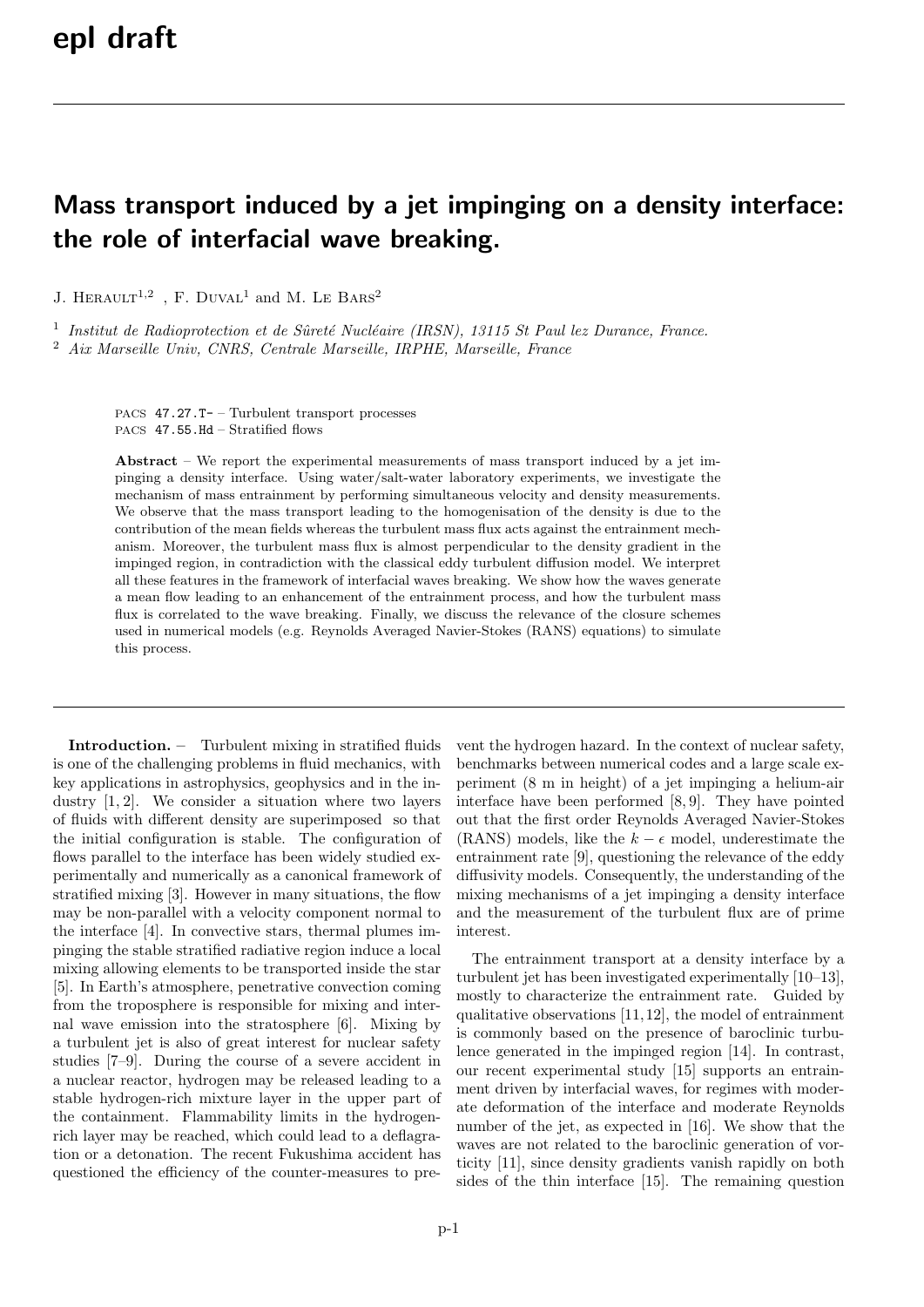is how the interface perturbations transport mass out of the impinged region. The development of optical measurements allows for the simultaneous measurements of the density and velocity fields, in order to calculate the turbulent mass transport via the cross-correlations of the density and velocity fluctuations. Recent studies of gravity currents have shown that the turbulent mass transport is well described by the Prandtl mixing length model [17,18]. These works have shown that the validation of an eddy diffusivity model for a given configuration can be achieved via measurements of the turbulent mass transport. In this letter, we want to extend this approach to the impinging jet configuration.

We aim to understand the underlying mechanism of mass entrainment by a jet impinging a density interface. We investigate experimentally the mass entrainment via simultaneous density and velocity measurements. Our main result concerns the behaviour of the turbulent mass transport, which acts against the net mass flux and is almost orthogonal to the mean density gradient in the impinged region. We discuss all these features in the framework of interfacial wave propagation. Finally, we question the relevant closure models for the numerical simulations.



Fig. 1: Sketch of the experimental device.

 $Set$ -up. – The set-up is sketched in Fig. 1. The tank is rectangular with a square section of width  $L = 30$  cm and height H= 50 cm. The tank is filled with one layer of light fluid of density  $\rho_1$  (water+ethanol) and height  $h_1 = 26$  cm above a layer of heavy fluid of density  $\rho_2$  (water+salt) and height  $h_2 = 17$  cm. The density difference is defined by  $\Delta \rho = \rho_2 - \rho_1$ . The solution of water plus ethanol allows for the matching of the optical index of the saline solution below. The velocity of injection  $U_{inj}$  at the round nozzle of diameter  $d_0 = 0.4$  cm is fixed for each run. The pump for the injection is located in one of the upper corner of the tank. The light fluid pumped inside the tank is then injected through the nozzle: the experiments are thus performed with a constant volume. At the end of each run, the salt water is completely mixed with the upper layer of water plus ethanol. The mixing process is non-stationary: the interface separating both layers is

going down with a typical vertical entrainment velocity  $w_e = 85 \mu \text{m/s}$ . However, this process is slow relatively to the dynamics of the interfacial waves (period of 2.5 s). We calculate the mean fields during a duration (50 s) large compared to the time-scale of the waves but small compared to the full entrainment process  $(2.10<sup>4</sup> s)$ . During 50 s, the net evolution of the density in the upper layer corresponds to 1.5 % of  $\Delta \rho$ . Thus, we expect that the filling box process does not influence the entrainment mechanism during the measurement. The mean fields reported in the letter are computed in the laboratory reference frame. We have compared these results with the mean fields computed in the moving reference frame following the mean interface, with a vertical velocity  $w_e$ . The obtained fields are similar with relative variations smaller than 10%.

The velocity and the density fields are measured with two cameras (Grasshoper 3 from PointGrey), respectively indexed 1 and 2 (Fig. 1). The dimensions of the interrogation window are 9.4 cm  $\times$  15.6 cm and both cameras film the same area with a resolution of  $600\times960$  pixels. This region of interest corresponds to half of the impinged region of the interface, illustrated in Fig. 1 (lower left corner), where the streamlines of the mean flow are represented. The vertical laser sheet, generated by a continuous green laser (532 nm), contains the vertical axis of the jet. The flow is seeded with tracer particles  $(< 10 \mu m)$  in both layers and the saline solution is premixed with a fluorescent dye (Rhodamine B). During the course of an experiment, the temperature variations are small  $(< 1 K)$  and the fluorescence is not significantly influenced by these effects.

The particles reflect the green light coming from the laser whereas the dye fluoresces in the red (its emission spectrum is 550-680 nm). The dye concentration in the heavy fluid is  $c_0 = 0.012$  mg/L: it is low enough so that the fluorescence light response is linear with the dye concentration. A green filter (TIFFEN Green 1) is mounted on camera 1 for the velocity measurements and a red filter (TIFFEN Orange 21) on camera 2 for the density measurements. The flow field is reconstructed using the Particle Image Velocimetry (PIV) process [19], while the density measurement is determined by Planar Laser Induced Fluorescence (PLIF) technique [20]. The resolution of the PIV velocity field is 0.2 cm. The light intensity field recorded by camera 2 is corrected by its flat-field determined by a pre-calibration process. The intensity being proportional to the dye concentration, we can infer the local density difference  $c = c_0(I - I_0)/(I_{max} - I_0)$ , with I the measured intensity,  $I_{max}$  the intensity associated with the initial concentration in the saline solution and  $I_0$  the black response. The local density is given by  $\rho = \rho_1 + \delta \rho$  with the density difference  $\delta \rho = \Delta \rho (c/c_0)$ . The cameras are synchronized so that camera 1 acquires two snapshots with a time lapse of 10 ms while camera 2 takes one snapshot, with a delay shorter than 7 ms relative to the first snapshot of camera 1. This process is repeated at a low frequency  $f_{low} = 10$  Hz during 50 s. From the mean position of the interface given by the iso-density line  $\delta \rho / \Delta \rho = 0.5$ , we define the frame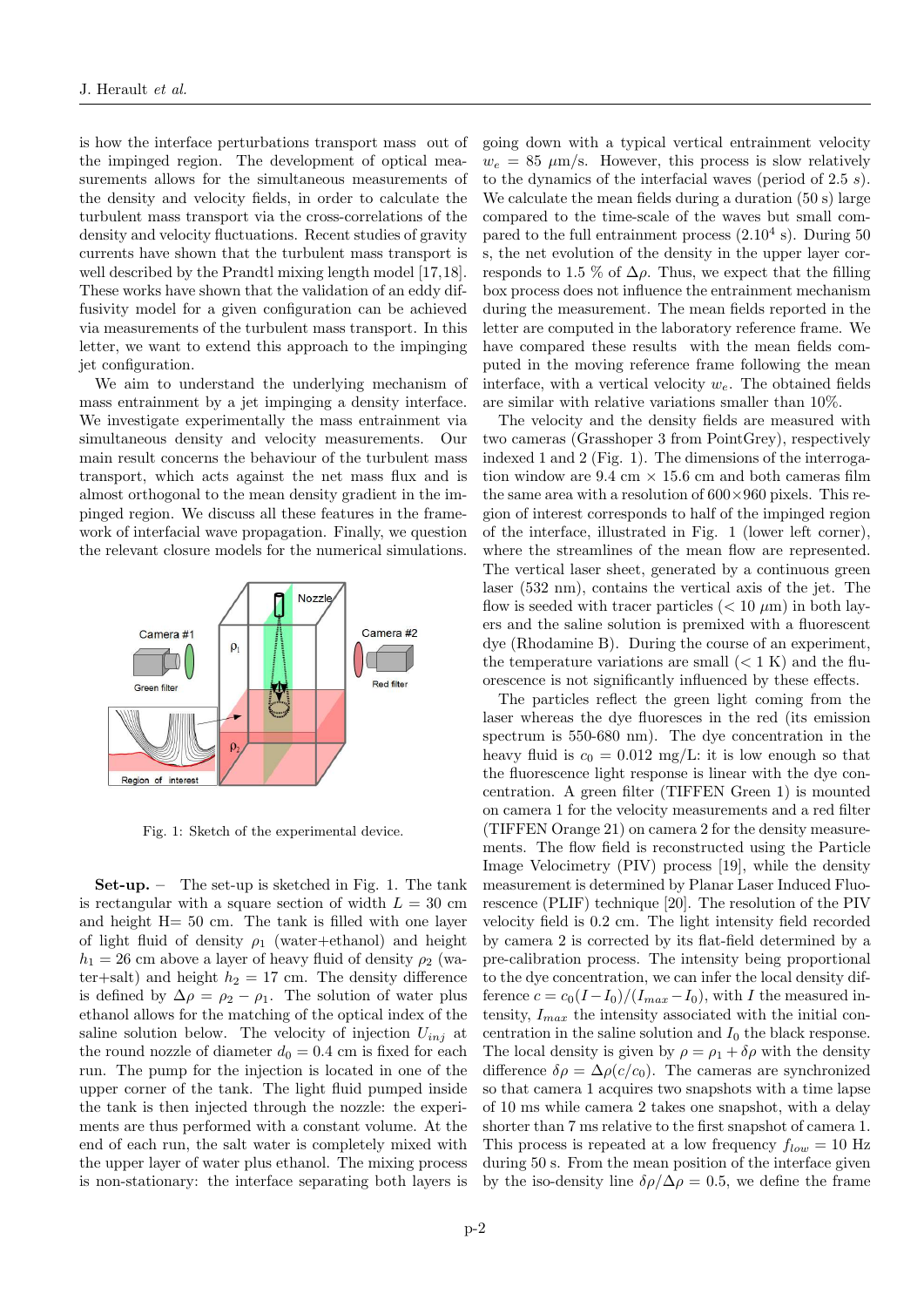of reference  $(x, z)$  with  $x = 0$  the center of the dome and  $z = 0$  the bottom of the dome. The region of interest corresponds to the left half of the dome (negative abscissa), where the jet impinges the density interface (see Fig. 1).

The dimensionless parameters characterizing the system are the Reynolds number  $Re = U_{inj}d_0/\nu$ , with  $\nu$  the kinematic viscosity, and the initial Froude number at the √ interface  $Fr_i = u_i / \sqrt{b_i g'}$ , with  $u_i$  and  $b_i$  the velocity and the radius of the jet at the interface and  $g' = g\Delta\rho/\rho$  the relative gravity acceleration. Two cases, indexed by C1 and C2, are reported in this letter with the respective dimensionless parameters  $Re = 3.1 \times 10^3$  and  $Fr_i = 0.5$  for C1, and  $Re = 4.6 \times 10^3$  and  $Fr_i = 0.63$  for C2. For each case, we performed 4 series of measurements and we always observed the same features presented in this letter. The results from C1 are reported in Fig. 2, 3, 4, and 6 and the ones from C2 in Fig. 5, 7 and 9.

Mass transport across the interface. – Fig.  $2(a)$ shows a snapshot of the density difference obtained by PLIF. The interface is perturbed by interfacial waves, that break in the region  $x \in [-3, -5]$  cm. The measured velocity field **u** and the density difference field  $\delta \rho$  are decomposed using the Reynolds decomposition  $\mathbf{u} = \bar{\mathbf{u}} + \mathbf{u}'$  and  $\delta \rho = \overline{\delta \rho} + \delta \rho'$ , with  $\overline{\phantom{a}}$  the time-average operator. Fig. 2(b) shows the fluctuations of the density difference  $\delta \rho'$ and velocity fields **u**'. The evolution of the density  $\overline{\delta \rho}$  is given by the Reynolds-averaged density equation

$$
\partial_t \left( \overline{\delta \rho} \right) + \nabla \cdot (\Phi + \phi) = 0 \tag{1}
$$

with  $\Phi = \bar{\mathbf{u}} \overline{\delta \rho}$  and  $\phi = \overline{\mathbf{u'} \delta \rho'}$ . The sum  $\Phi + \phi$  corresponds to the entrained mass flux  $\mathbf{u}\delta\rho$  with  $\Phi$  and  $\phi$  the respective contributions of the mean fields and the fluctuating fields, also called turbulent flux. The streamlines of the flux Φ (thick black curve) and  $\phi$  (dotted black curve) are shown in Fig. 3. They display two completely different features, since the fluxes are flowing in opposite directions. The streamlines of Φ illustrate the trajectories of salt water patches moving from the heavy to the light fluid. Below the mean interface (white curve corresponding to  $\bar{\rho} = 0.5$ ), the fluid patches are advected toward the dome (increasing abscissa) and passed through the interface. Then, they are entrained outward by the mean flow of the turbulent jet (decreasing abscissa). Finally, the salt water is mixed with the ambient lighter fluid by the turbulent jet. This scenario explains the entrainment mechanism leading to the global mixing process. However, the process is reduced by the contribution of the turbulent flux  $\phi$ , which flows out of the dome. This unexpected behaviour leads to an apparent paradox: the turbulent fluctuations act against the entrainment process. The respective contribution of  $\Phi$  and  $\phi$  to the net entrainment is quantified by the vectors and the norm of the fields  $\Phi + \phi$ ,  $\Phi$  and  $\phi$  shown in Fig. 4(a), (b) and (c) respectively. The main contribution comes from the flux  $\Phi$ : the norm of  $\Phi$  is at least twice larger than the norm of  $\phi$  in the breaking region and it is significantly larger outside. We observe an enhancement of the fluxes  $\Phi$  and  $\phi$  in the region  $(x, z) \in [-5, -2] \times [-0.5, 1]$ cm<sup>2</sup> , where the interfacial waves break.

The turbulent flux  $\phi$  displays two striking features: it is almost tangential to the mean position of the interface inside the dome, and it flows from the small to the high density region outside. In contrast to the classical eddy diffusivity model, the flux is perpendicular to the mean density gradient  $\nabla \overline{\delta \rho}$  in the impinged region. The vertical component  $\phi_z$  (Fig. 5(a)) and  $\partial_z \overline{\delta \rho}$  (Fig. 3) are negative in the breaking region, a behaviour associated with a negative eddy diffusivity.

Role of wave breaking. – The role played by the fluctuations can be understood in the framework of interfacial wave propagation and breaking. Fig. 6 shows the root-mean-square amplitude  $A_{rms}(x)$  of the waves, where A is the amplitude perturbation of the interface. The amplitude  $A_{rms}$  increases from  $x = 0$ , where the waves are generated, and reaches the value 0.4 cm for  $x \in [-4, -2]$  cm. It corresponds to a large steepness  $kA<sub>rms</sub> \approx 0.62$  with k the wavenumber associated with the estimated wavelength of 4 cm. The large steepness leads to wave breaking [21], followed by a drop of  $A_{rms}$ for  $x < -4$  cm. Breaking is believed to be an efficient way that momentum is passed from the wave field into the mean flow [22]. If this mechanism is present, an increase of the mean flow energy must be seen through the action of the Reynolds stress. Fig. 5(b) shows the transfer of energy from the mean flow to the wave, given by  $P = -\overline{u'_x u'_z} S_0$  with the shear  $S_0 = \partial_x \bar{u}_z + \partial_z \bar{u}_x$  and the Reynolds stress  $\overline{u'_x u'_z}$ . It is negative for  $x \in [-5, -3]$  cm, where the wave steepness is large. Thus, wave breaking is characterized by an energy transfer from the waves to the mean flow. The flux  $\Phi$  is also significantly enhanced in this region (Fig. 4(b)). The density  $\overline{\delta \rho}$  being almost constant near the interface, an amplification of the mean flow  $\bar{u}$ , via the action of the Reynold stress, explains the flux increase in the breaking region. Furthermore, the mean flow below the interface shows that the waves are sufficiently steep to induce a secondary flow in the heavy fluid. Surprisingly, the turbulence contributes to the entrainment through an energy transfer from the disturbances to the mean flow.

Whereas the entrainment transports mass out of the dome, the turbulent flux flows inward with a positive correlation  $\overline{u'_x \delta \rho'}$  for negative abscissae. The joint probability  $\mathcal{P}(u'_x, \delta \rho')$  is shown in Fig. 7(a). We observe more events with like-sign fluctuations, leading to a symmetry breaking in the horizontal turbulent entrainment. This can be analysed in the interfacial wave framework. We introduce the height perturbation  $\eta$  from the mean interface position  $h(x)$  (see Fig. 8). The sign of density perturbations  $\delta \rho'$  is determined by the sign of  $\eta$ . When  $\eta > 0$ (respectively  $\eta$  < 0), the heavy (light) fluid is pushed above (below) the interface and the perturbation  $\delta \rho'$  is positive (negative) in the region below the crest (above the trough). Fig. 7(b) shows the conditional probability of a density perturbation  $\delta \rho'$  knowing the sign of  $u'_x$ .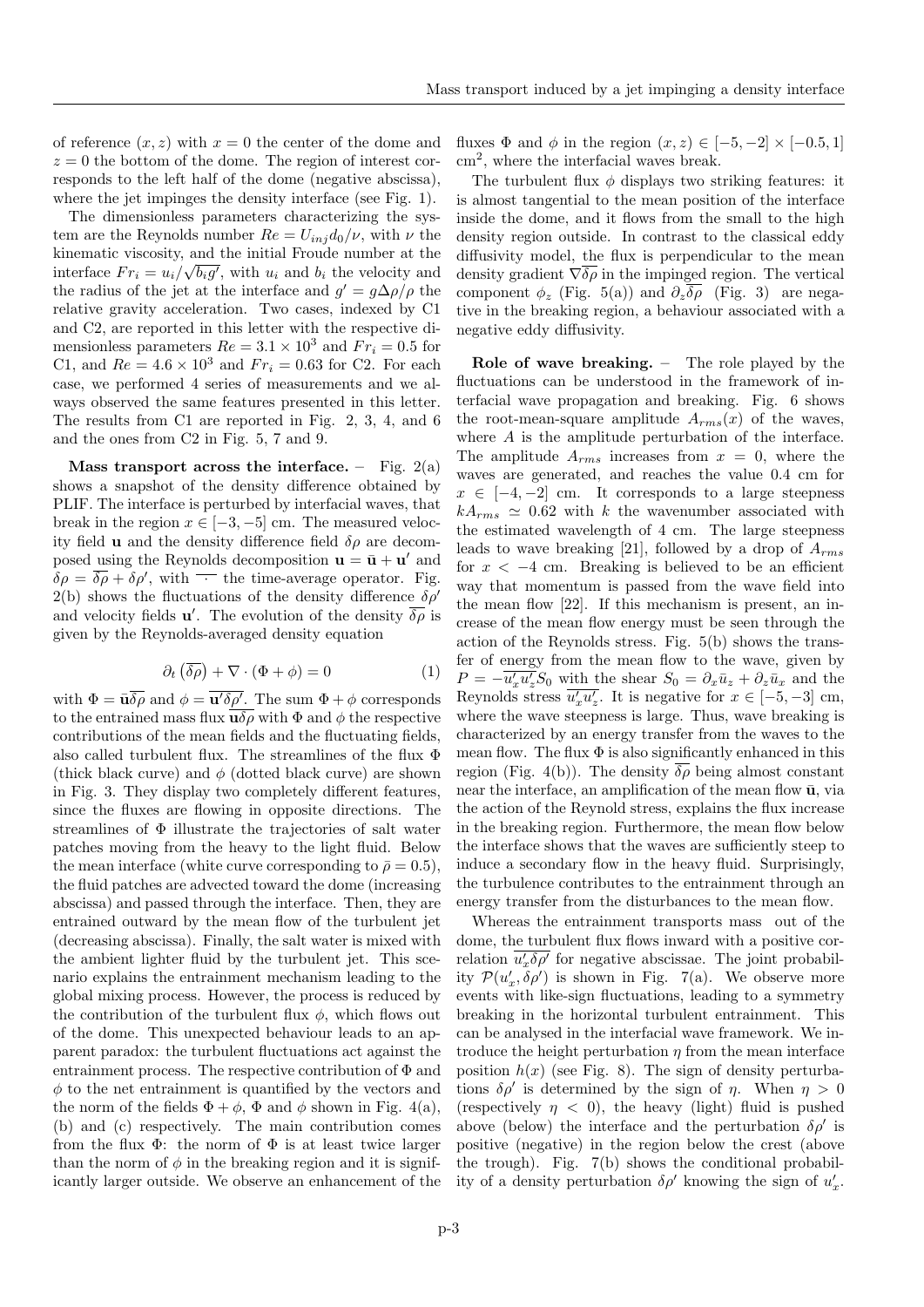

Fig. 2: (a) Relative density snapshot  $\delta \rho / \Delta \rho$  (colorplot) obtained from PLIF measurements. (b) Relative density  $\delta \rho' / \Delta \rho$ (colorplot) and velocity **u'** (vectors) fluctuations corresponding to the window (black dots) on the left figure.



Fig. 3: Streamlines of the fluxes  $\Phi = \bar{\mathbf{u}} \overline{\delta \rho}$  (thick black curves) and  $\phi = \overline{\mathbf{u}' \delta \rho'}$  (dotted black curves) superimposed to the timeaveraged relative density  $\overline{\delta \rho}/\Delta \rho$ . The mean interface (white line) corresponds to  $\bar{\rho} = 0.5$ . The positive abscissae are obtained by symmetry reflexion  $-x \to x$ .

Both distributions are related by a reflection symmetry:  $\mathcal{P}(\delta \rho' | u_x' > 0) \simeq \mathcal{P}(-\delta \rho' | u_x' < 0)$ . The distribution tail is heavier when  $u'_x$  and  $\delta \rho'$  are like-sign. The horizontal component of the mean flow  $\overline{u}_x$  being negative, a slowdown of the mean flow is more probable when the heavy fluid is pushed above the interface (Fig. 8) and reciprocally, an acceleration occurs when the light fluid is pushed downward, explaining the horizontal direction of the turbulent flux.

Following the direction of the vertical gradient  $\partial_z \overline{\delta \rho}$ , the vertical component  $\phi_z$  is negative in the breaking region. Fig. 5 shows that the region of negative flux  $\phi_z$ and negative power  $P$  are well correlated spatially, suggesting that  $\phi_z$  varies with P. Fig. 9 shows the values  $-\phi_z$  in the breaking region as a function of  $-\overline{u'_x u'_z} S_0 \partial_z \overline{\rho}$ (grey points). For the sake of clarity, we have calculated the averaged values for sub-intervals of width 0.08 (black circles). We clearly observe a correlation between the two quantities and the functional form of the flux  $\phi_z$  follows the linear law  $\phi_z = -\kappa P \partial_z \bar{\rho}$  with  $\kappa = 0.14 \pm 0.02 \text{ s}^{-2}$ .

The origin of this law can be explained in the framework of monochromatic interfacial waves at a density jump (see Fig. 8). Neutral stable waves exchange continuously their potential energy into kinetic energy and reciprocally, so that the correlation  $\overline{u'_z \delta \rho'}$ In other words, the vertical velocity component and the density perturbation are in quadrature. In contrast, unstable waves should transport mass in the vertical direction, since the vertical velocity at the wave extrema is non zero due to the waveenvelope modulation (grey dashed line in Fig. 8). We will show latter (see equations  $(3)-(5)$ ) that the decay of the wave amplitude induces an in-phase component of  $u'_{z}$ with  $\delta \rho'$ , so that  $\overline{u'_z \delta \rho'} \neq 0$ . Wave shrinking leads to a negative velocity  $u'_z$  below the crest where  $\delta \rho' > 0$ , and a positive velocity above the trough where  $\delta \rho' < 0$ . Finally, the correlation  $\delta \rho' u_z'$  is negative on both sides of the interface.

We now derive a semi-analytical model to quantify this mechanism. We introduce the height perturbation  $\eta$  and the vertical velocity  $u'_z$  of our model wave as

$$
\begin{pmatrix} \eta \\ u'_z \end{pmatrix} = e^{\sigma t} \begin{pmatrix} A & \cos(\psi) \\ \tilde{u}_z(z) & \sin(\psi + \theta_z) \end{pmatrix}
$$
 (2)

with  $\psi = \omega t - kz$  the wave phase, A the maximal height of the wave,  $\theta_z$  the phase detuning, and  $\tilde{u}_z(z)$  the vertical structure of the vertical flow. The wave is modulated by an exponential function with a decay-rate  $\sigma$  smaller than the frequency  $\omega$ . This decay corresponds to the relaxation of the system, from a limit cycle (the wave) to a fix point (the unperturbed interface). For the sake of simplicity, we consider only the fields in the vicinity of the mean interface  $h(x)$ , i.e.  $|z-h|/A \ll 1$ , so that the function  $\tilde{u}_z(z)$  can be considered constant.

The wave perturbation  $\eta$  separates both layers (Fig. 8) and the density  $\rho(z)$  is equal to  $\rho_1$  when  $z > \eta$  and  $\rho_2$  when  $z < \eta$ . Thus, the density difference  $\delta \rho$  is a step function defined as 0 for  $z > \eta$  and  $\Delta \rho$  for  $z < \eta$ . Near  $z \simeq$ h, the density field  $\delta \rho$  is a step-function of period  $2\pi/\omega$ . The time-averaged density  $\overline{\delta \rho}$  is  $\Delta \rho/2$  and the associated density perturbation  $\delta \rho'$  is equal to  $\Delta \rho/2$  when  $\eta > 0$  and  $-\Delta \rho/2$  when  $\eta < 0$ . The calculation of the mean density perturbation leads to  $\overline{\delta \rho} = (\Delta \rho / \pi) \arccos[(z - h)/A]$ , so that the vertical gradient is  $\partial_z \overline{\delta \rho} \simeq -\Delta \rho/(A\pi)$  at z =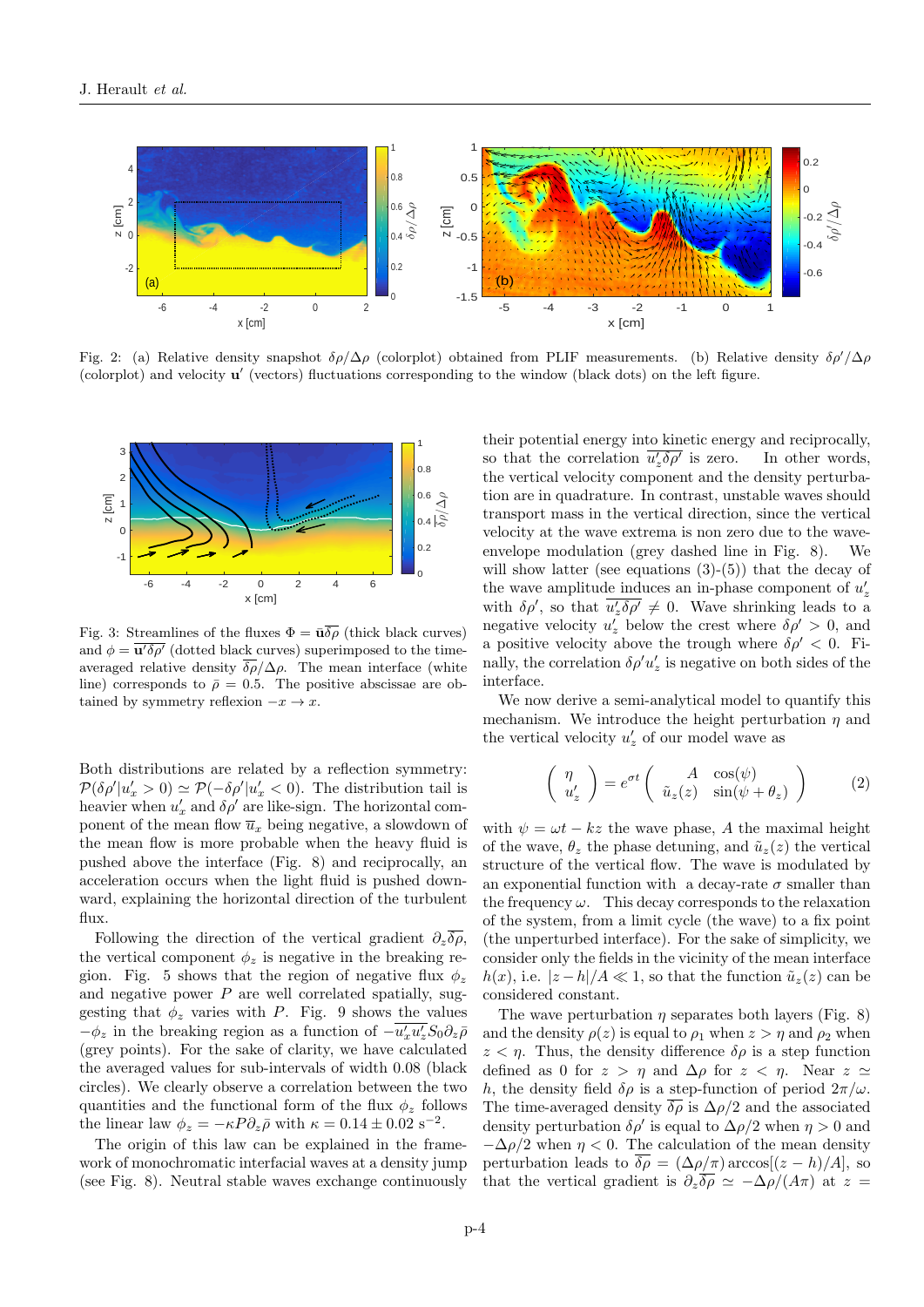

Fig. 4: Net mean density flux  $\Phi + \phi = \overline{\mathbf{u}\delta\rho}$  (a), mean flux  $\Phi = \bar{\mathbf{u}} \overline{\delta \rho}$  (b), and cross-correlation  $\phi = \overline{\mathbf{u}' \delta \rho'}$  (c), expressed in  $\text{kg/s.m}^2$ . The vector fields superimposed onto the norm fields correspond to the flux direction. The three figures have the same  $x - z$  axis.

h. After averaging over the phase  $\psi$  and neglecting the amplitude variation on the time scale  $\sigma^{-1}$ , the correlation between  $\delta \rho'$  and  $u'_z$  is given by

$$
\overline{\delta \rho' u'_z} = -\frac{1}{\pi} \tilde{u}_z \sin(\theta_z) \Delta \rho \tag{3}
$$

The density difference  $\Delta \rho$  can be replaced by  $-A\pi \partial_z \overline{\delta \rho}$ . The relation between  $u'_z$  and  $\eta$  is given by the continuity of the material line with  $\dot{\eta} = u'_z$ . By deriving this equation and separating the odd and even function, we obtain

$$
\begin{cases}\nA\sigma &= \tilde{u}_z(0)\sin(\theta_z) \\
-A\omega &= \tilde{u}_z(0)\cos(\theta_z)\n\end{cases}
$$
\n(4)



Fig. 5: (a) Vertical turbulent flux  $\phi_z = \overline{u'_z \delta \rho'}$ . (b) Production term  $P = -\overline{u'_z u'_x} S_0$ , with  $S_0 = \partial_x \bar{u}_z + \partial_z \bar{u}_x$  the shear.

In the limit  $|\sigma| \ll \omega$ , we get  $\theta_z \simeq -\sigma/\omega$  and  $\tilde{u}_z(0) \simeq -A\omega$ . By substituting the terms, we obtain

$$
\overline{\delta \rho' u'_z} = -\sigma A^2 \partial_z \overline{\delta \rho} \tag{5}
$$

We estimate the decay-rate with a heuristic model and we derive an energy budget for the interfacial wave at a density jump. The total energy  $e_t$  is the sum of the kinetic energy  $e_c$  and the potential energy  $e_p$ . We now assume the equipartition of energy between the kinetic and potential components, an assumption usually valid for small amplitude waves [22]. Then, the total energy is given by  $e_t = \frac{1}{2}\omega^2 A^2 e^{2\sigma t}$ . We neglect dissipation and assume that the only energy source-sink comes from the background shear  $S_0$ . The total wave energy equation [23] can be approximated by

$$
\frac{de_t}{dt} = -\overline{u'_x u'_z} S_0 e^{2\sigma t}.\tag{6}
$$

The decay-rate is then given by  $\sigma \simeq P/(\omega^2 A^2)$ , as also expected from dimensional analysis. Finally, we obtain

$$
\overline{\delta \rho' u'_z} = -\frac{1}{\omega^2} \left( -\overline{u'_x u'_z} S_0 \right) \partial_z \overline{\rho}
$$
 (7)

The value of the pre-factor  $\omega^{-2} = 0.16 \pm 0.08 \text{ s}^{-2}$ , calculated from the wave frequency, is comparable to the measured one  $(\kappa = 0.14 \text{ s}^{-2})$ . From this simplified model, we recover the experimental laws. A more complex model should be developed in the Lagrangian reference frame and it should take into account the inhomogeneity of the flow, the diffusive and dissipative effects, and the physics of the breaking. These effects may change the value of the pre-factor. However, we think that the basic physical mechanism is well captured by our simple model.

Conclusion and discussion. – In this letter, we have measured the mass transport associated with the entrainment by a turbulent jet impinging on a density interface. The properties of the entrainment are well described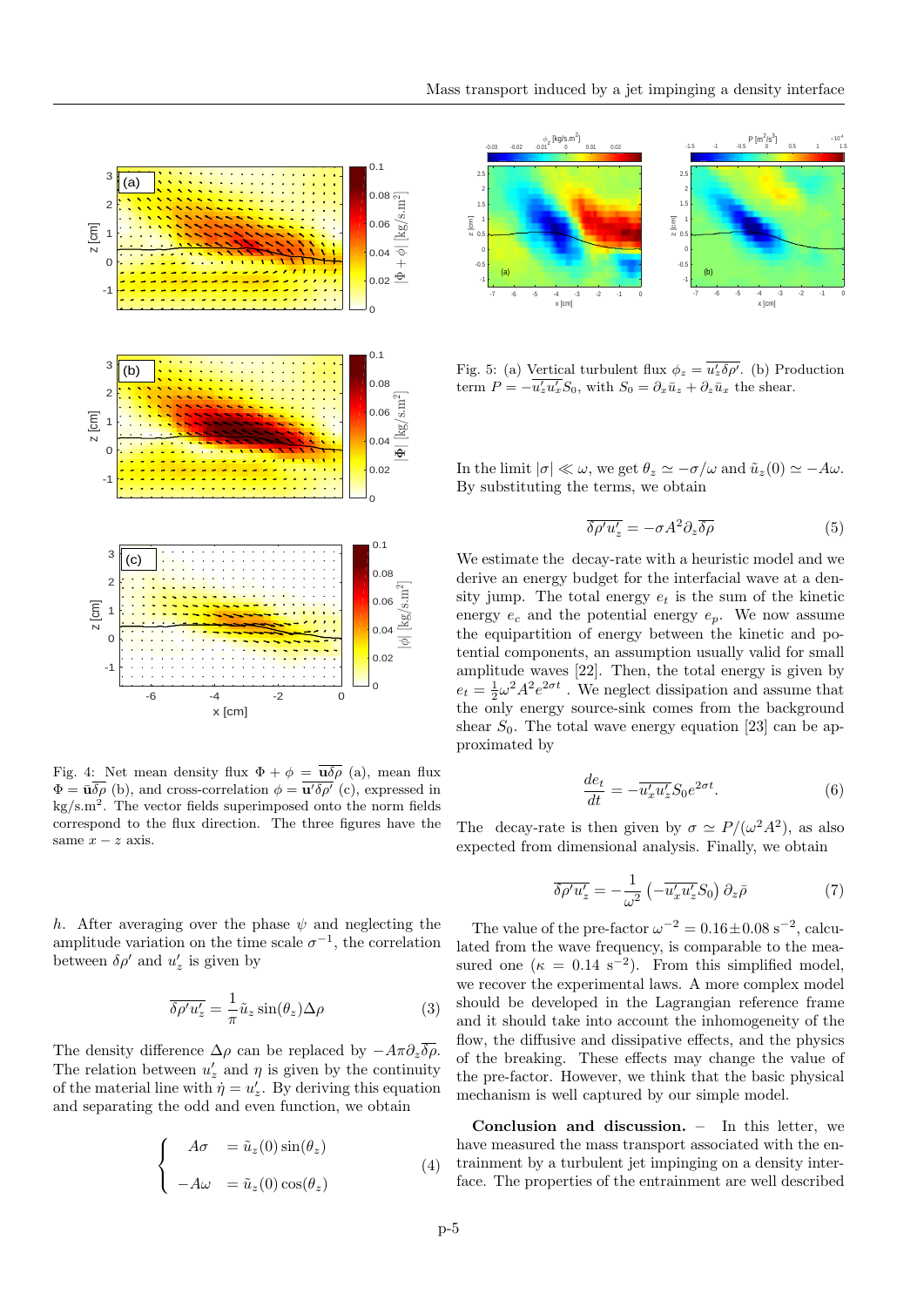

Fig. 6: Root-mean square amplitude  $A_{rms}$  of the interface height perturbation in the frequency range  $f = 0.4 \pm 0.1$  Hz as a function of x.



Fig. 7: (a) Joint probability  $\mathcal{P}(u'_x, \delta \rho')$  in log scale. (b) Conditional probability  $\mathcal{P}(\delta \rho' | u_x' > 0)$  and  $\mathcal{P}(\delta \rho' | u_x' < 0)$ .



Fig. 8: Schematic illustration of the correlation between the velocity field  $\mathbf{u}'$  and density fluctuation  $\delta \rho'$ . The wave propagates from right to left. The dotted black line is the mean interface position and the dashed grey line is the interface perturbation  $\eta$ . The thick grey line illustrates the decrease of the wave envelope.



Fig. 9: The opposed vertical turbulent flux  $-\phi_z$  as a function of  $-\overline{u'_x u'_z} S_0 \partial_z \overline{\rho}$  in the breaking region. The line corresponds to  $\phi_z = -0.14 \left( -\overline{u'_x u'_z} S_0 \right) \partial_z \bar{\rho} + 0.02$ 

by the breaking of interfacial waves. The total mass transport follows mainly the feature of the flux  $\Phi = \bar{\mathbf{u}}\bar{\rho}$ , the mass transport due to mean fields, whereas the turbulent flux acts against it. We observe an enhancement of the mean flow by the momentum deposition due to the wave breaking. Our results show that the turbulent mass flux can not be approximated by a classical eddy diffusivity model, because the turbulent flux  $\phi$  is orthogonal to the gradient of the mean density field  $\nabla \overline{\delta \rho}$  in the impinged region and the vertical flux  $\phi_z$  and  $\partial_z \overline{\delta \rho}$  are like-sign in the breaking region.

Equation (7) is similar to an eddy diffusivity model for the vertical component. The turbulent diffusivity can be negative, depending on the sign of P. In shear-induced instability, the time-averaged power  $P$  is positive and we recover the Prandtl model [24] observed in gravity current [17, 18], which states that  $\overline{\delta \rho' u'_z} = -D_t \partial_z \overline{\rho}$  with  $D_t = L^2_\rho |\partial_z \bar{u}_x|$ . By associating each term, we obtain  $L^2_{\rho} = -\overline{u'_x} \overline{u'_z}/\omega^2$  and  $\partial_z \overline{u}_x \simeq S_0$ . However, we mentioned previously that our configuration differs from these studies because our results hold for a coherent motion of interfacial waves, so that the regions of amplification  $(P > 0)$ and breaking  $(P < 0)$  are distinct.

In the first order RANS model, neither anti-diffusion, nor back scatter are allowed, i.e. the turbulent mass transport  $\phi$  and the energy transfer P must be positive. The failure of this approximation can be explained by the strong anisotropy induced by the sharp density interface. Second order closure models, based on the transport equation for the Reynolds stress  $\overline{u'_i u'_j}$  and the turbulent buoyancy flux  $\overline{u'_i \rho'}$ , are suited for anisotropic flows [25, 26]. This hypothesis has been tested for an impinging jet by comparing the turbulent mass flux between a second order RANS model and a large eddy simulation (LES) [27]. Both simulations reproduce a turbulent mass flux directed toward the center of the impinged region (Fig. 52 in [27]). The main features of the wave breaking seem to be reproduced by the LES simulation [27,28], whereas the question